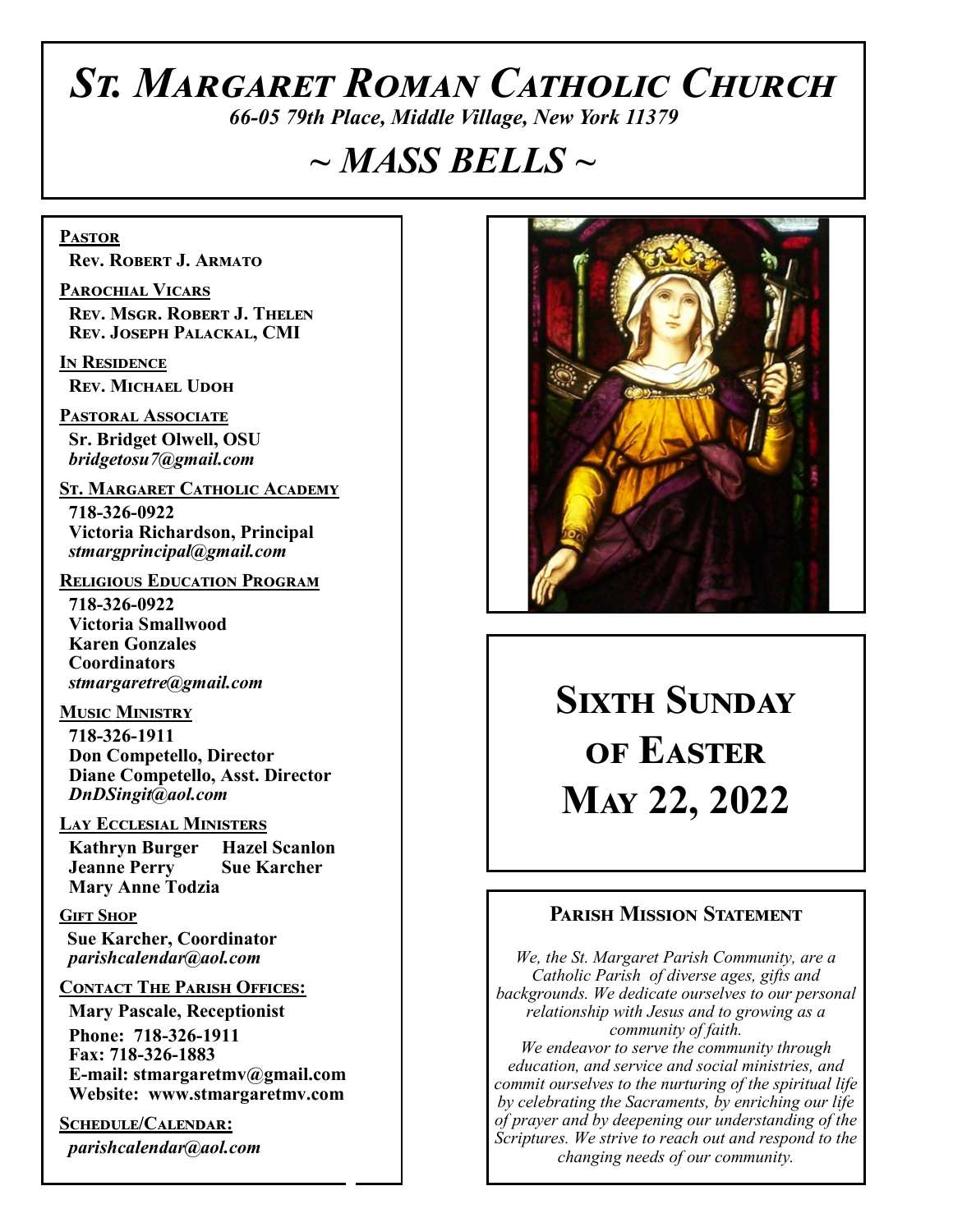## *MASSES FOR THE WEEK*

| SUN.<br>8:00<br>10:00<br><b>NOON</b><br>5:00PM | ~ MAY 22 - SIXTH SUNDAY OF EASTER<br>People of the Parish<br>Antonino Catalano/Antonino, Giuseppe<br>e Antonina Catalano/Joseph & Frieda<br><b>Petsche/Lucille Conte</b><br>Rita and Jim Minogue<br>Kenneth W. Smith |
|------------------------------------------------|----------------------------------------------------------------------------------------------------------------------------------------------------------------------------------------------------------------------|
| MON.<br>7:00<br>9:00                           | $\sim$ MAY 23 - EASTER WEEKDAY<br><b>Mary Russell</b><br>Antonino Catalano                                                                                                                                           |
| TUE.<br>7:00<br>9:00                           | $\sim$ MAY 24 - EASTER WEEKDAY<br><b>Mary Russell</b><br><b>Anthony Fahey</b>                                                                                                                                        |
| 7:00<br>9:00<br>7:30PM                         | WED. ~ MAY 25 - STS. BEDE/ GREGORY VII/<br><b>MARY MAGDALENE DE PAZZI</b><br>Philomena Karcher (birth)<br>Kathleen Lenihan Kiernan<br>Guido & Anna Carosi                                                            |
| THU.<br>7:00<br>9:00<br>7:30PM                 | $\sim$ MAY 26 - THE ASCENSION<br>OF THE LORD<br><b>HOLY DAY OF OBLIGATION</b><br>Dcd. of the Beck & Wiesner Families<br>People of the Parish<br>Angelo & Marguerite Scaturro                                         |
| FRI.<br>7:00<br>9:00                           | $\sim$ MAY 27 - ST. AUGUSTINE<br>OF CANTERBURY<br>Robert Hoelle<br>John McMahon                                                                                                                                      |
| 9:00<br>5:00PM                                 | SAT. ~ MAY 28 - EASTER WEEKDAY<br><b>Collective: Gaspare Valente</b><br>Alois Kropf                                                                                                                                  |
| 8:00<br>10:00<br><b>NOON</b><br>5:00PM         | SUN. ~ MAY 29 - SEVENTH SUNDAY OF<br><b>EASTER</b><br>Gerald McDonald (anniv)<br>Il Popolo della Parrocchia/Grazia<br>Scandariato/Carmelo Caruana<br>Anna and Andrew Jenner<br><b>Peter Trinche</b>                  |

THE **ASCENSION** OF THE LORD MAY 26

## **PARISH INFORMATION**

## **Rectory Office Hours**

**Monday - Friday - 9am to Noon and 1pm to 5pm Saturday - 9am to 2pm** *Other times by appointment only.* **Sunday - closed**

**CONFESSIONS** - Saturday, 4:00-4:45 pm.

**NOVENA** to Our Lady of the Miraculous Medal Mondays after the 9 am Mass.

**THE ROSARY AND DIVINE MERCY** devotion are prayed every morning in the church at 8:30 am.

**BAPTISMS** take place on the 1st and 3rd Sunday of each month, at 1:30 pm. Please call the rectory for an appointment and to register your child.

**WEDDINGS MUST** be scheduled at least six (6) months in advance by appointment with a priest or a deacon. Please call the rectory office *BEFORE YOU MAKE ARRANGEMENTS WITH THE CATERING HALL*. For marriage preparation information visit **www.pre-cana.org**.

**ENGLISH CHOIR** rehearses on Wednesdays at 7 pm in the Church. Tenors and baritones needed!

**THE YOUTH CHOIR** rehearses on Wednesdays at 3pm in the Church.

**SENIOR CITIZENS meetings are held every Wednesday at 12 Noon, in the Parish Center.** 

**ALTAR SERVER ASSIGNMENTS HAVE RESUMED. SEE SCHEDULE.**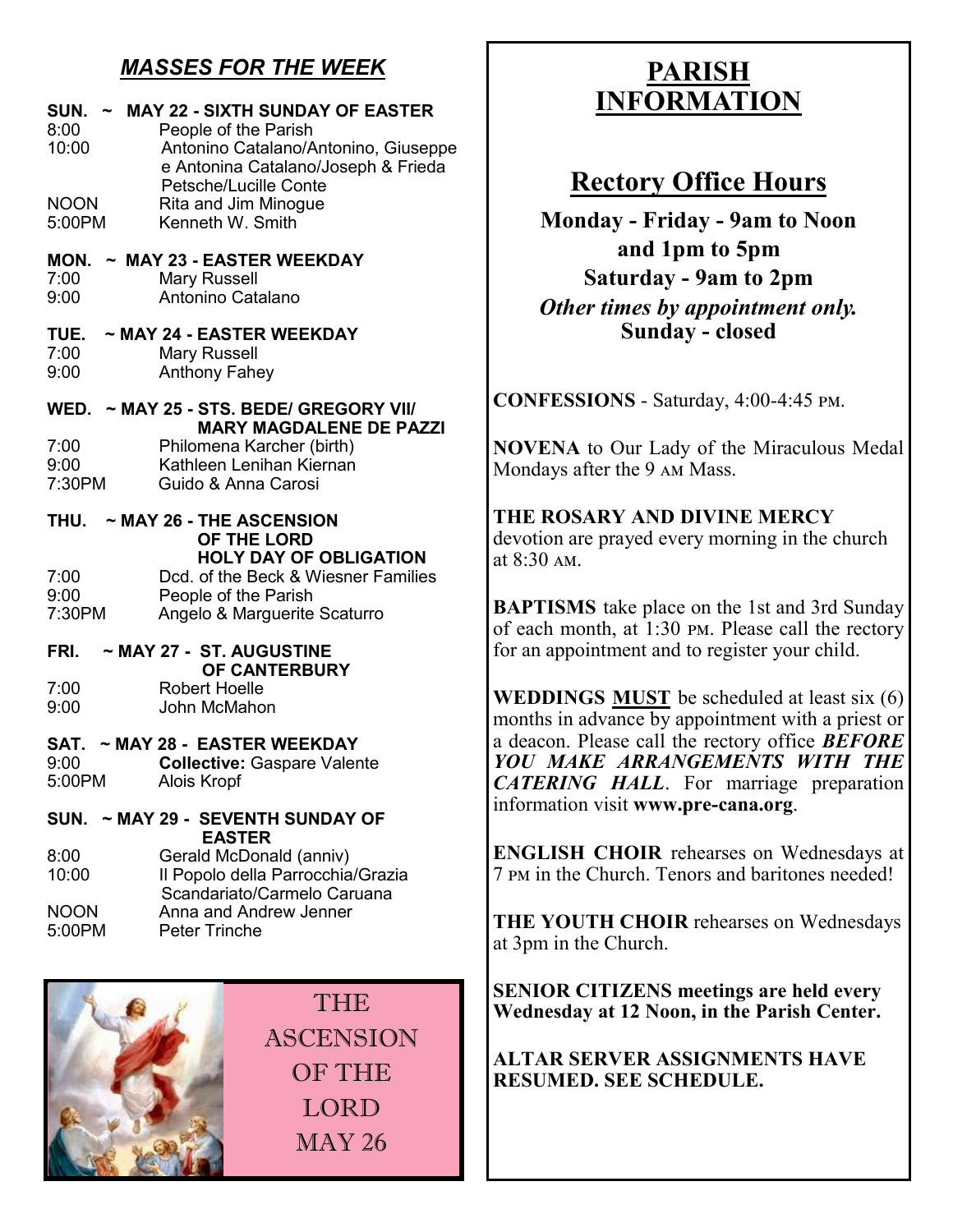# PLEASE PRAY FOR OUR SICK

Linda Frazier, Cari Ann Falk-LoBello, Glen Falk, Ronald Frazier, Robert Sabini, Lee Falk, McKinley Kelleher, Sean Harrison, Justin James Quirke, Elizabeth Ott, Mary Harrison, Gloria Pemaj, Allen McConville, Jack Marchindiondo, The Scaturro Family, Louis Pittelli, James Graff, Immaculate Marge D'Elia, Jim O'Friscoll, Bob Biolsi, The Mojica Family, Msgr. Leonard Badia, Matthew Zender, Anthony Pittelli, Jill Archbold, Fr. Paul Weirichs CP, Hannah Lehman, John Austin Bryzgornia, Dave Kazmier, John Nogiewich, Tim Rooney, Frank Ciccone, Charlie Krzewski, Helga Zender, Deacon John DeBiase, Tom Haubert, John Miller, Cathie Greulich, Carmen Gonzalez, Edward Stoltzenberg, Santos Santiago, William & Patricia Scharach, Bernard Russo, John & Katie Bryzgornia, Eric Velasquez, Joseph Simon, Emma Green, Mary Policke, Donna Stubbs, Heig Allocca, Joyce Seecheeck, The Valasquez Family, Kathryn Hummel, Caroline Martin, Michelle LaBove, Christine Arundel, Jamie Allison, Eileen Hagan, Regina Caridi, Lenny Masone, Lorraine Colon, James Buchanan, Joseph Guecia, Jacob Zane, Joan Grippo, Hazel Scanlon, Ray and Pam Sadler, Carmen Ciulla, Pauline Vella,Dennis Roberts, Louisa Diviney, Daniel Wilson, Marie Breslin, Robert Sukup, Sam Cianciolo, Maria Fava, Jeremiah Harris, Maria Polce,

*The names will remain for 3 months, please call 718-326-1911 and ask for continued prayers.*

## *Prayer Requests*

**Pray for vocations to the Priesthood and Religious Life.**

**Pray for first responders and medical personnel.**

**Pray for the men from our Parish who are serving in the defense of our country:**

> *Lt. Col. Thomas Frohnhoefer Sgt. Robert A. Domenici*

**Pray for peace in Eastern Europe.** *Our Father, Hail Mary, Glory be* 



## *WE RECALL OUR BELOVED DECEASED*

*especially this week: GREGORIO LORINO,* 

 *PALMIRA (POLLY) CIMINO* 

*Eternal rest grant unto them, O Lord, and may perpetual light shine upon them! May their souls and the souls of all the faithful departed, through Thy mercy, rest in peace! Amen!*

## **MEMORIALS THIS WEEK**

*TABERNACLE LAMP* 

*is lit in memory of Mary Russell at the request of Jeanne Perry & Hank Banker.* 

**THE RECTORY WILL BE CLOSED ON THURSDAY, MAY 26 IN OBSERVANCE OF THE ASCENSION OF THE LORD. MASSES ARE AT 7 & 9AM AND 7:30PM** 

### **TODAY'S READINGS**

*Sixth Sunday of Easter , Cycle C - Hymnal # 915* 

> Acts 15:1-2, 22-29 Psalm 67:2-8 Revelation 21:10-14, 22-23 John 14:23-29

### **READINGS FOR THE WEEK**

| Monday:    | Acts 16:11-15<br>Psalm 149:1b-2, 3-6a, 9b<br>John 15:26-16:4a                                          |
|------------|--------------------------------------------------------------------------------------------------------|
| Tuesday:   | Acts 16:22-34<br>Psalm 138:1-2ab, 2cde-3, 7c-8<br>John 16:5-11                                         |
| Wednesday: | Acts 17:15, 22-18-1<br>Psalm 148:1-2, 11-14<br>John 16:12-15                                           |
| Thursday:  | Acts 18:1-8; 98:1, 2-3ab,<br>$3cd-4$<br>John 16:16-20                                                  |
| Friday:    | Acts 18:9-18<br>Psalm 47:2-7<br>John 16:20-23                                                          |
| Saturday:  | Acts 18:23-28, 47:2-3, 8-10<br>John 16:23b-28                                                          |
| Sunday:    | Acts 1:1-11<br>Psalm 47:2-3, 6-9<br>Ephesians 1:17-23 or<br>Hebrews 9:24-28; 10:19-23<br>Luke 24:46-53 |

 *"Ignorance of Scripture is ignorance of Christ!" ~ St. Jerome*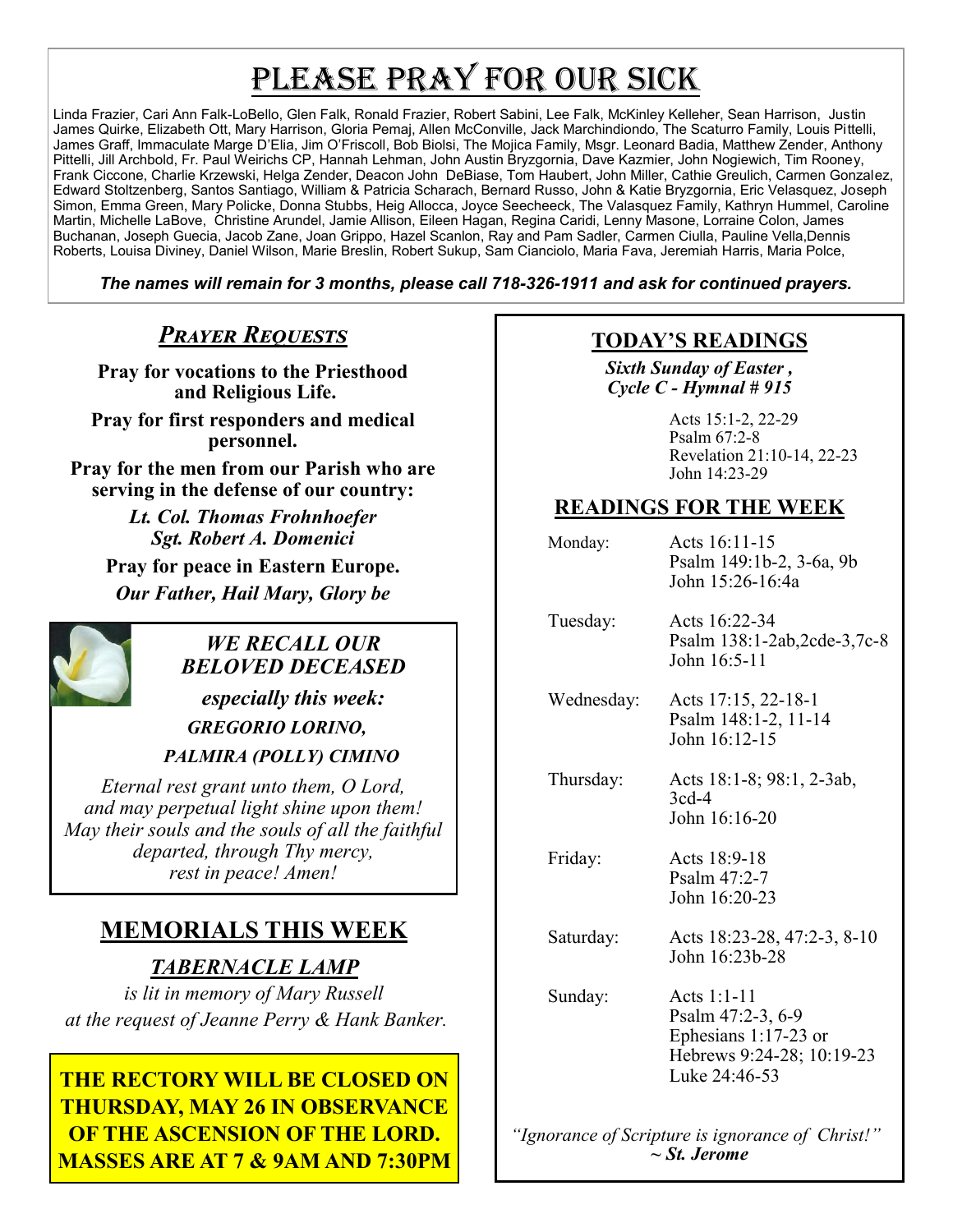#### *From the Pastor's Desk:*

#### **"Peace that the World cannot give"**

Last week, as the Gospel passage of Jesus telling His disciples to love one another was being proclaimed at vigil Masses, the first reports were coming in of a hate-filled young man murdering ten innocent people at a grocery store in Buffalo, NY. His motivation for this warped hatred was that they were black, and he would have gone on to murder still more when, thankfully, he was stopped. Since then, there have been reports of other attacks on groups and individuals. The list of the dead include children as well as elders, men and women of various backgrounds who were just going about their business when they were killed. It's nothing new; we've seen it too many times.

Politicians on all levels, never wanting to waste an opportunity, have been quick to make the most of these latest tragedies, calling for limitations on certain types of weaponry and stiff penalties for those who use, manufacture, or sell them. We might just as well outlaw anything else that can be misused as weapons. The fine art of violence has been part of mankind's sad history of hate ever since Cain struck Abel.

Enter today's Scripture readings. Our liturgical attention turns this week to the promise and effects of the Holy Spirit Whom Christ would bestow from the Father upon His disciples. The same Spirit Who unites Father and Son in the bond of eternal love would do the same for the disciples and lead them (us) into a relationship of peace and harmony such as the world and all its congresses, parliaments, governments, and organizations cannot achieve.

Thus, the Holy Spirit brought about a healing compromise in the early Church, which had been torn by religious factionalism between Gentile and Jewish Christians. The points of dispute may seem strange and inconsequential to us today, but they carried much weight back then. Nevertheless, there was no compromising on the basics. To paraphrase St. Augustine of Hippo (+ 430), "In essential matters, unity; in non-essentials, diversity; in all things, charity."

Similarly today, discussions and occasional compromises take place on matters that affect our lives both as secular citizens and as members of the Body of Christ, the Church, oftentimes to the point where it seems that nothing gets accomplished, but at least people are talking to each other, hopefully civilly.

Hatred and madness continue in our world, seemingly unabated these days. Open warfare is raging in Europe between nominally Christian nations and also in other parts of the world; the threat of nuclear war(s) is higher than at any other time since the end of the Cold War; violence is rampant in local neighborhoods worldwide; demonstrations in favor of the murder of innocent children still in their mothers' wombs have clogged our city streets, with the support of politicians, even "Catholic" politicians, who claim to represent the people; racial and religious prejudices abound. Meanwhile, those who try to proclaim the Gospel message of reformation of life and repentance for sin, as well as the teachings of the Church on the sacred dignity of every human being, the nature of human sexuality, and the indissolubility of sacramental marriage, are derided and defamed, and our churches are desecrated.

The response to all of this is not to be found in legislation, executive orders, edicts or the bombasts of selfserving political rhetoric or even in papal exhortations. It falls back on the command that we received last week from the Master Himself: "Love one another as I have loved you."

Like the generations of Christians before us, we await a new Heaven and a new earth, for the Heavenly Kingdom to come to full fruition in God's own time. Until then, like them, we struggle to live the life of a child of God each day, aided by His grace, for we already possess the promised Gift of His Holy Spirit by virtue of our baptism into the Body of Christ and the unity of the Most Holy Trinity, bound together by love and dwelling in the eternal peace that the world cannot give.

May the day dawn soon when hatred and violence will give way to love and lasting peace!

#### *~ Fr. Armato*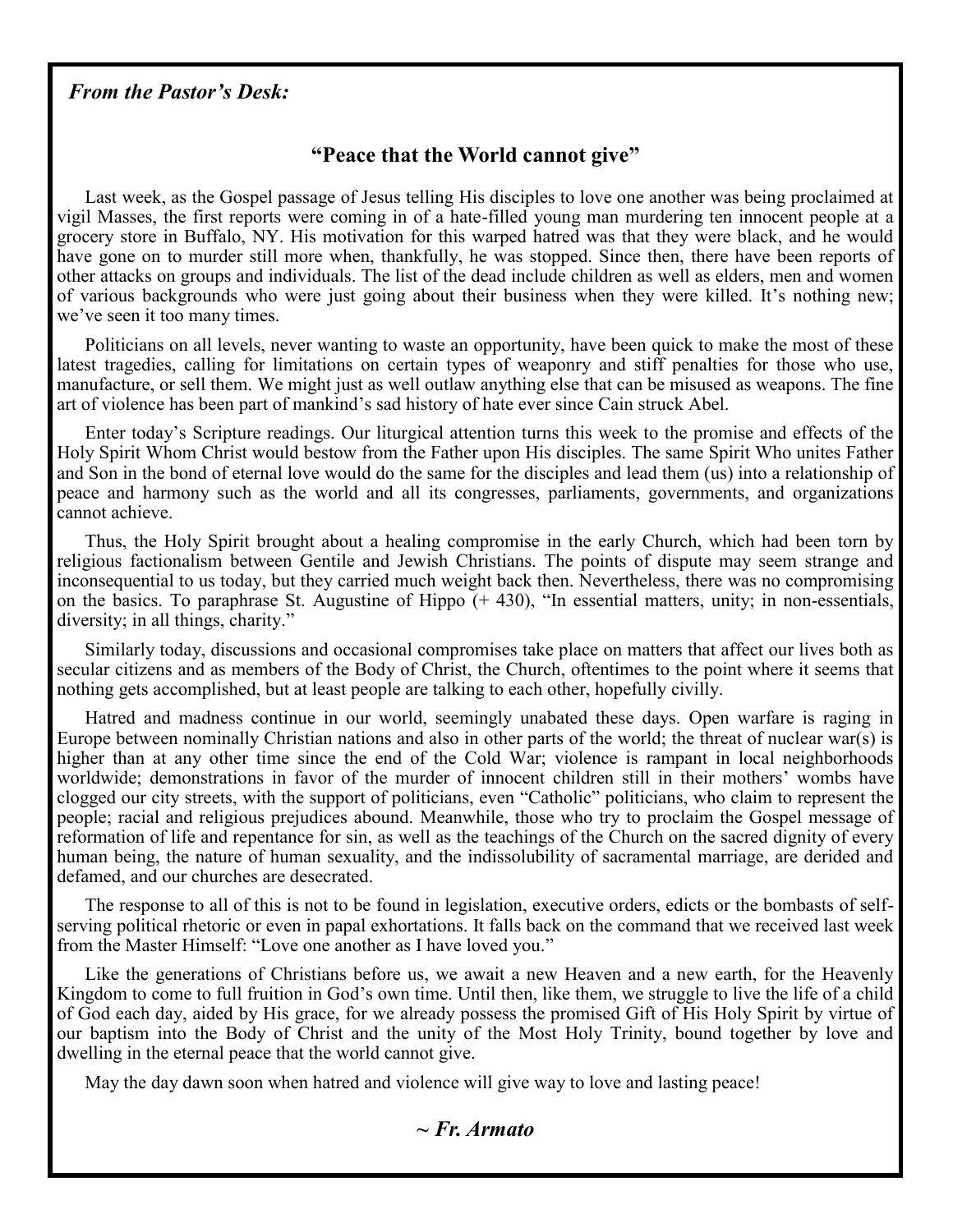## **BOILER PROJECT UPDATES**

Thank you for your generosity in the second collection, which has helped to offset the expenses of renting and operating the temporary boiler at over \$5,000/week. Although the unit has been removed, we need to continue the second collection for a few more weeks to offset the open billings.

Estimates for removing and replacing the old boilers are running in excess of \$450,000. We hope to begin work once the school year has ended. Substantial financing and fundraising will be required.

#### **EUCHARISTIC ADORATION**

 We hold a holy hour of Eucharistic Adoration consisting of Exposition and Benediction of the Most Blessed Sacrament, Rosary, litany, scriptural reading, and time for quiet, personal prayer from 9:30 until 10:30 am on the first Saturday of each month.

**The next holy hour is Saturday, June 4.** 

Come and spend some quality time with the Lord!

## **ANNUAL CATHOLIC APPEAL '22**

 Thanks to those families who have gotten us off to a *great* start for this year's ACA campaign with **99 pledges**  totaling **\$58,910, 77.5% of the way toward our goal of \$76,014!** A fair-share donation is just \$150 from each family, but, as always, whatever your means allow is most appreciated. Pledges can be paid out in lump sum or installments until the end of the year.

 Envelopes are available on the radiators for you to make a pledge. You also can *pledge on-line at:*

#### **annualcatholicappeal.org**



#### **PRAYERS FOR UKRAINE**

 Continue to pray the Rosary for peace in Ukraine. May our Lady of Vladimir, Queen of Peace intercede for her children!

#### **CONGRATULATIONS!**

to Michael R. Roemmelt, St. Margaret Graduate, Class of 2009, on achieving the Degree of Doctor of Veterinary Medicine from Tufts University, Cummings School of Veterinary Medicine.

## **THE ST. VINCENT dePAUL FOOD PANTRY**



 is located in the Convent 66-25 79th Place

#### The Pantry is open every **WEDNESDAY AND SATURDAY from 10:00am to 12:00Noon**

The Food Pantry is in need of cooking oil, mayo, catsup, ground coffee (no decaf), bottled juice and tuna. As always, we are asking for **grocery store gift cards,**  which can be placed in the rectory office mail slot.

Again, we thank you for your continued support!

### **FOOD PANTRY**

 Thank you to our Councilman, Robert Holden for securing a monetary grant from the City Council for the St. Margaret Food Pantry. These funds enabled us to supply each of our pantry families with a nice Easter dinner, turkey breast and all the trimmings, plus chocolate bunnies and dessert.

 Thanks also to our wonderful, generous parishioners who supply the pantry with food and supermarket gift cards on a weekly basis.

### **CHURCH OPEN HOURS**

 The church will be open for private prayer: Monday-Friday, 6:30am to 12:00 Noon; Saturday, 8:30am to 6:00pm; Sunday, 7:30am to 6:00pm. Come and spend some quality time with the Lord before or after Mass or during the day.

 *Please observe these common sense rules for your safety and that of others:*

 $\sim$  Do NOT enter the church, if you are feeling sick.

 $\sim$  The Church's teachings do NOT prohibit getting inoculated; instead, it is encouraged.

 $\sim$  Receive Communion in the hand.

 $\sim$  Do NOT leave anything (*The Tablet*, bulletins, water bottles, etc.) behind you when you depart from the church after Mass.

#### **CHOIR NEWS**



We are trying to form a small choir for the Sunday evening Mass at 5:00pm. Please see Don Competello, our Director of Music Ministry, after any Mass, if you're interested in trying out.